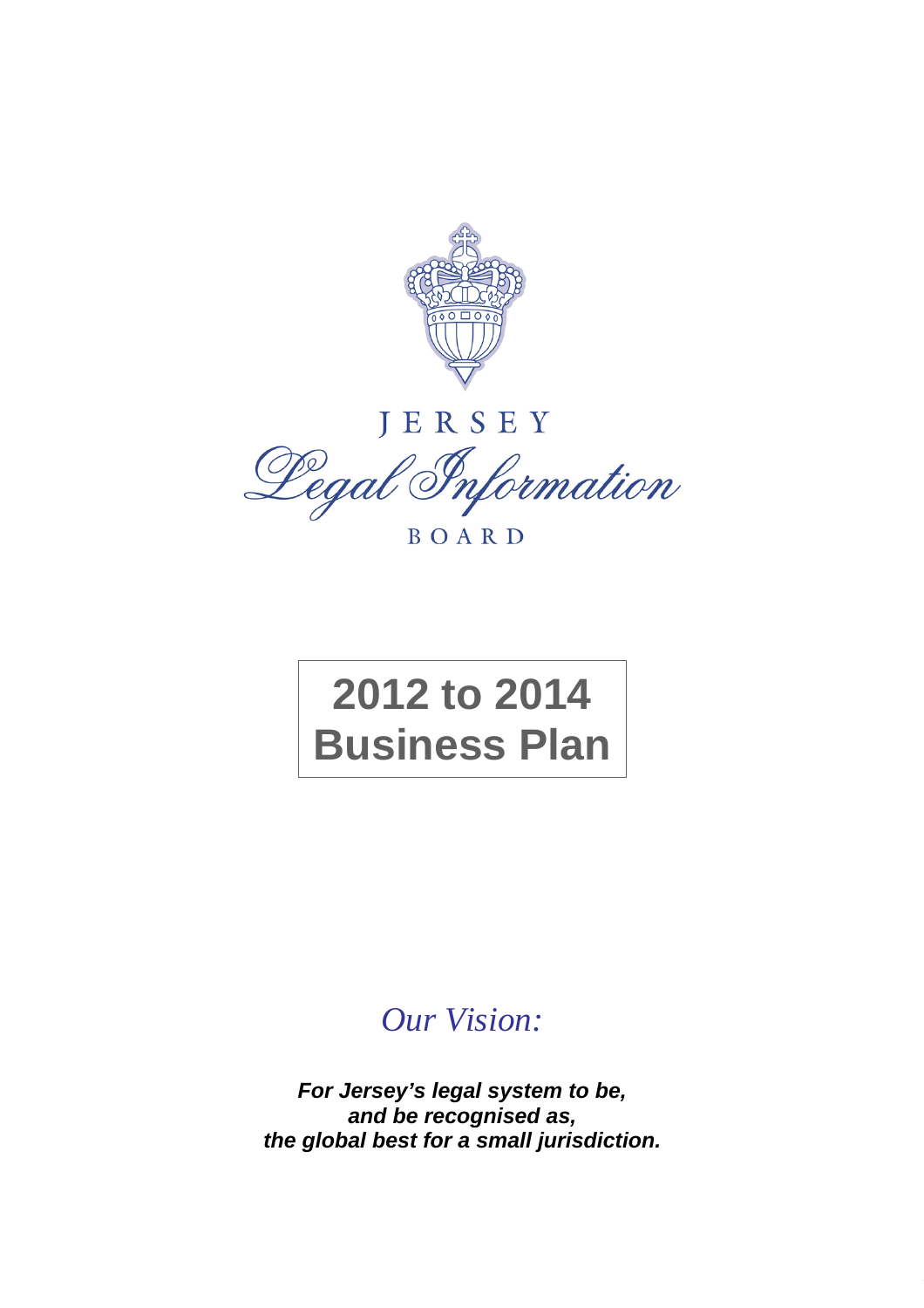# **LIST OF CONTENTS**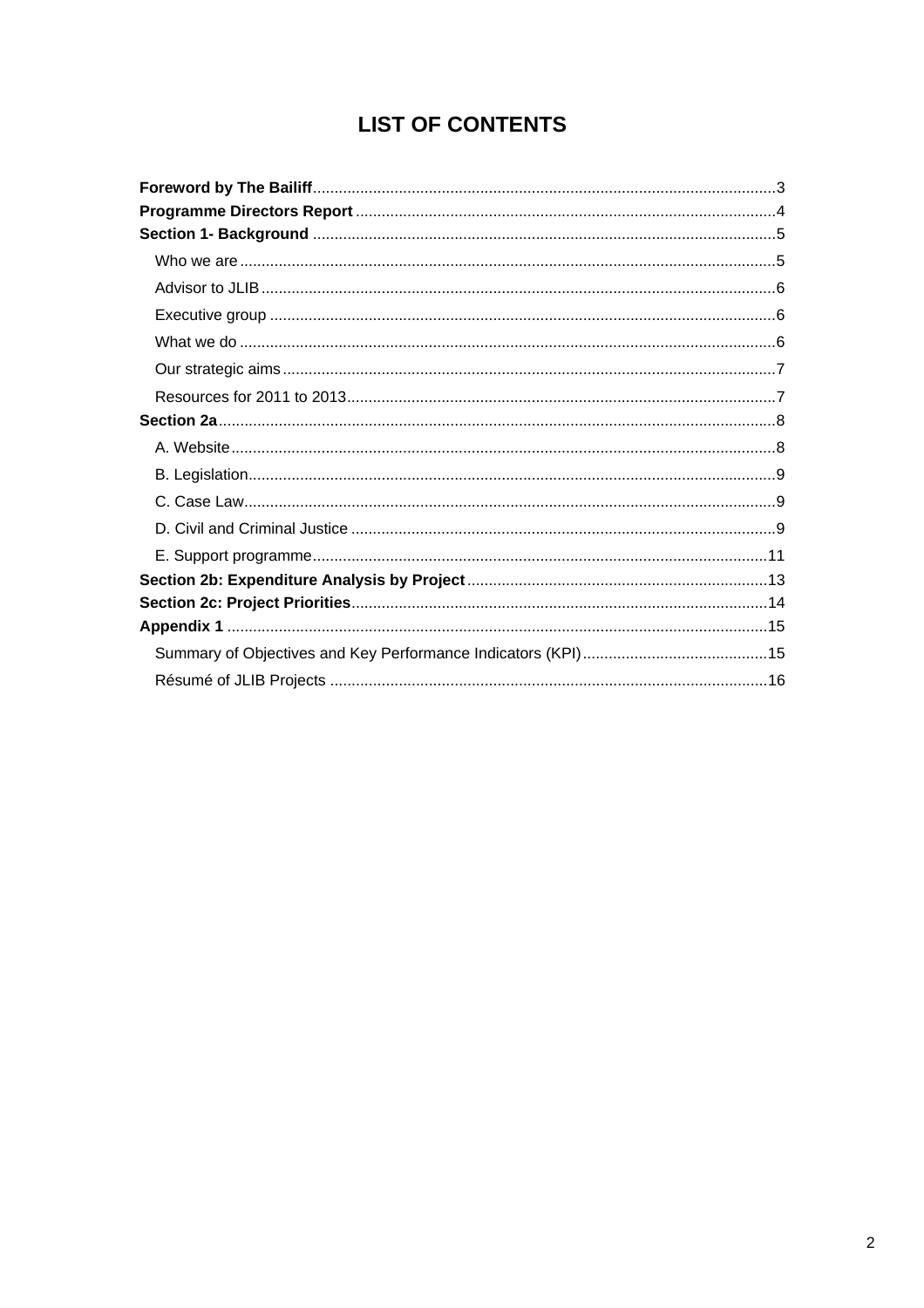## **Foreword by the Bailiff**

<span id="page-2-0"></span>I am pleased to present the Jersey Legal Information Board (JLIB) 2012 to 2014 Business Plan, the sixth 'three year rolling plan' that JLIB has produced.

The Business Plan demonstrates the continuing development of JLIB, not merely in relation to its flagship website, which contains all the Island's legislation and progressively all the judgments of the courts, but also highlights the research and development activities that JLIB undertakes in support of the justice system.

I would like to thank all members of the Board as well as all those who have given their time to ensure the continuing success of JLIB. I believe that JLIB continues to be an extremely valuable resource, both domestically and internationally.

> **Michael Birt, Bailiff of Jersey** Chairman of the Jersey Legal Information Board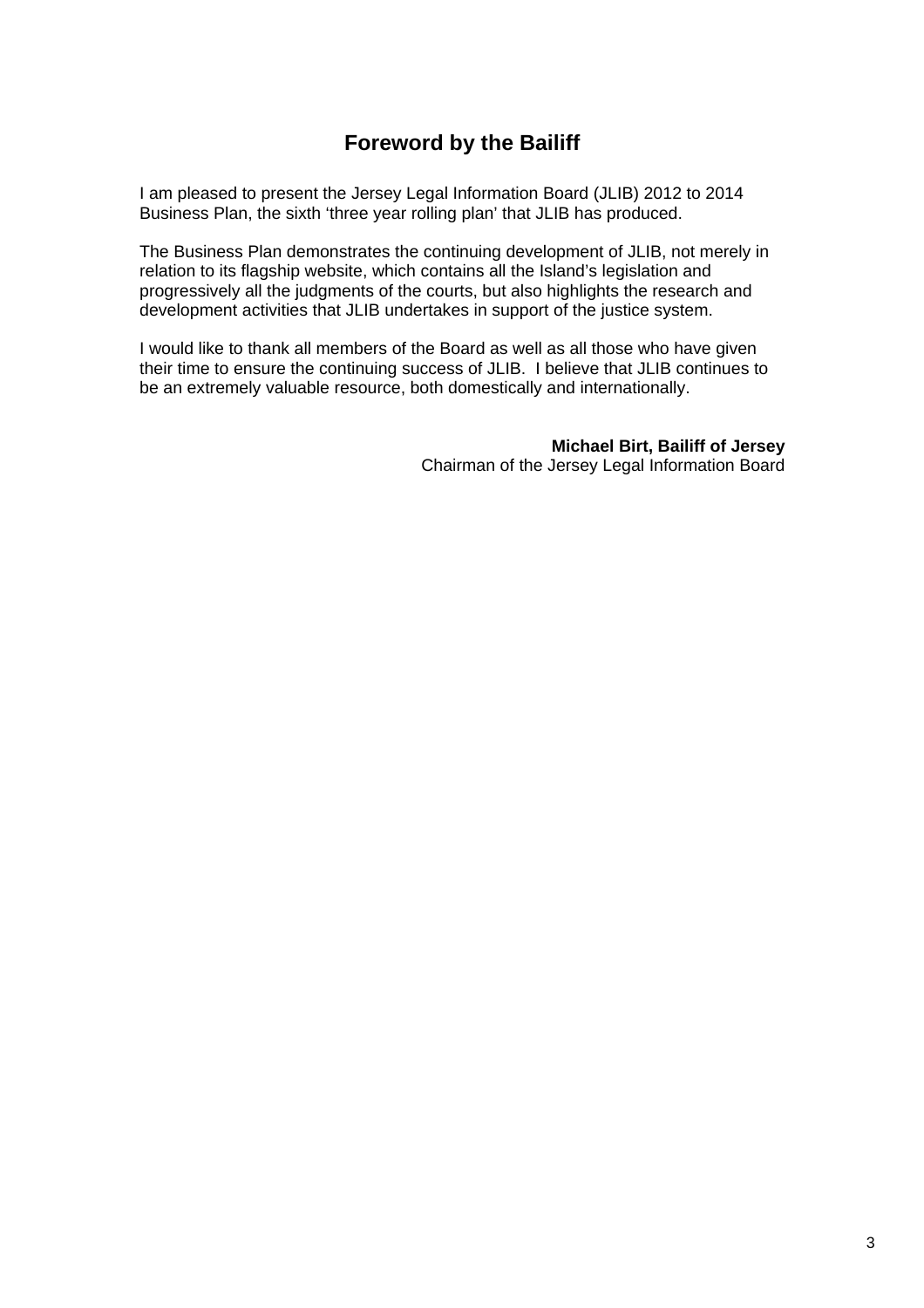## **Programme Director's Report**

<span id="page-3-0"></span>2011 saw two major changes to the website, partly as a result of being a member of the Free Access to Law Movement (FALM) and partly to ensure our registered subscribers continued to receive value added services. The first change concerned the Jersey Law Reports (JLR) and Unreported Judgments (UJ), when in July the long-promised switch took place with UJs becoming freely available on [www.jerseylaw.je](http://www.jerseylaw.je/) without subscription as part of our commitment to FALM. At the same time JLRs were made available for registered users only, with a pay-on-line' facility for non-subscribers.

The second change was a fundamental rewrite of the underlying structure of the databases using the latest technology to create a website that performs equally well on mobile devices and desktops. The upgraded version of the website includes the publication of Jersey Employment Tribunal judgments, bringing the judgments of the courts of Jersey together in one place.

In September FALM began to put Jersey's unreported judgment citations together with the Jersey & Guernsey Law Review onto [www.worldlii.org](http://www.worldlii.org/) and [www.commonlii.org](http://www.commonlii.org/) making them freely available to a world-wide audience. In March 2012 we will, at no cost to JLIB, put Jersey's judgment citations on the JustCite citator, which is part of Justis Publishing Group. Allowing citations to be published in JustCite will increase Jersey's presence internationally and drive website traffic to jerseylaw.je from diverse jurisdictions, especially in the fields where Jersey has built a reputation in case law.

Following discussions in 2010/11 a partnership between the Citizens Advice Bureau (CAB) and JLIB has been established and members of the public looking for legal advice on [www.jersey.je](http://www.jersey.je/) will be redirected to CAB where advice and guidance is displayed. The content is being updated by Court Service staff and local legal firms.

The 2012 to 2014 Business Plan identifies key activities which will be undertaken by JLIB in this period. Major effort will be channelled into the new text search engine and content management system for the website to upgrade existing functionality and provide increased robustness and stability. In addition to the website development work, JLIB supports initiatives in the justice system which is reflected in the plan.

This Business Plan is complementary to the States of Jersey Strategic Plan 2009 to 2014. It provides the high level Action Plans for 2012 and beyond for JLIB and indicates the resources required to support them. It also continues to be the key tool for monitoring both strategic and functional focus, and for driving performance.

The Business Plan is set out as follows:

Section 1 provides background information about JLIB.

Sections 2a, b & c analyse the resources required by JLIB for 2012 to 2014.

Appendix 1 summarises the objectives and key performance indicators of JLIB.

Appendix 2 contains the high level Action Plans for 2012 and beyond for JLIB, covering all projects.

It remains for me on behalf of JLIB to thank the staff of contributing departments and the various service providers who keep the website operating efficiently with up-todate content, which helps keep it a leader in its field.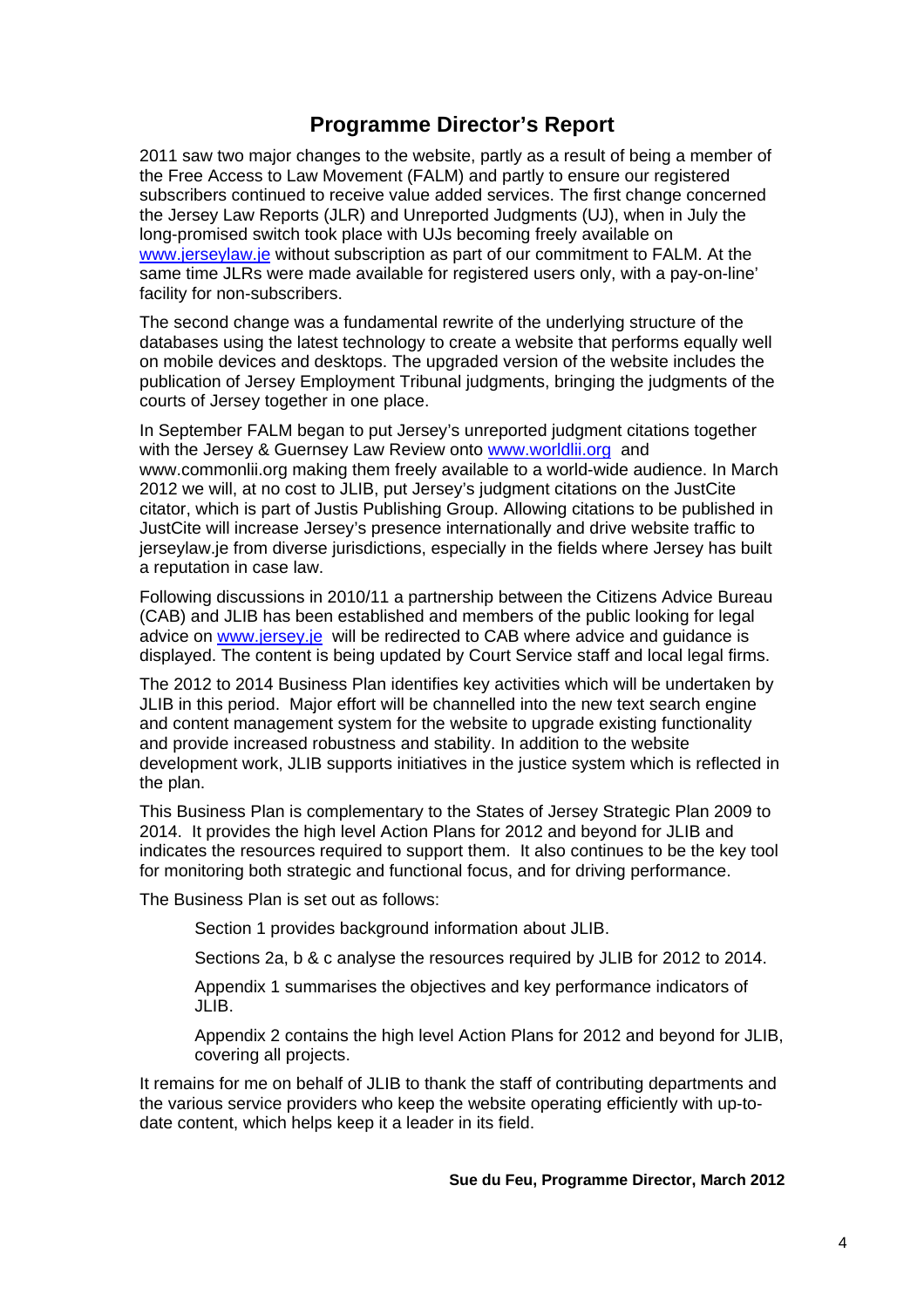## **Section 1- Background**

#### <span id="page-4-1"></span><span id="page-4-0"></span>**Who we are**

JLIB has brought together in one organisation the heads of all the judicial and legal departments, and other key players, such as representatives from the Law Society and the Chief Minister's Department, as well as the Minister for Economic Development. JLIB was born of the realisation that considerable resources could be wasted if the constituent parts of the legal establishment did not adopt a cohesive strategy for dealing with IT and information systems' issues.

Staff support for Jersey Legal Information Board is 1.2 full time equivalents. The Programme Director - 0.7 full time equivalent provided by JLIB and Webmaster 0.5 full time equivalent provided by the Judicial Greffe. Otherwise, JLIB is dependent on the goodwill of the Board members and participating departments, who currently give freely of their time in the spirit of collaboration and partnership.

The Board itself is composed as follows:

**The Bailiff, Michael Birt**  Chairman of the Jersey Legal Information Board

**Timothy Le Cocq QC**  HM Attorney General

**Michael De La Haye** Greffier of the States

**James Lambert** Director of Services, Judicial Greffe

**Senator Alan Maclean** Economic Development Minister

**Pam Staley** Law Draftsman

**Neil Wells** IT Director, Information Services Department

**Michael Wilkins** Judicial Greffier

**Advocate Tim Herbert**  Representative, Jersey Law Society

**Advocate Carl Parslow**  Representative, Jersey Law Society

**Sue du Feu**  Programme Director, Jersey Legal Information Board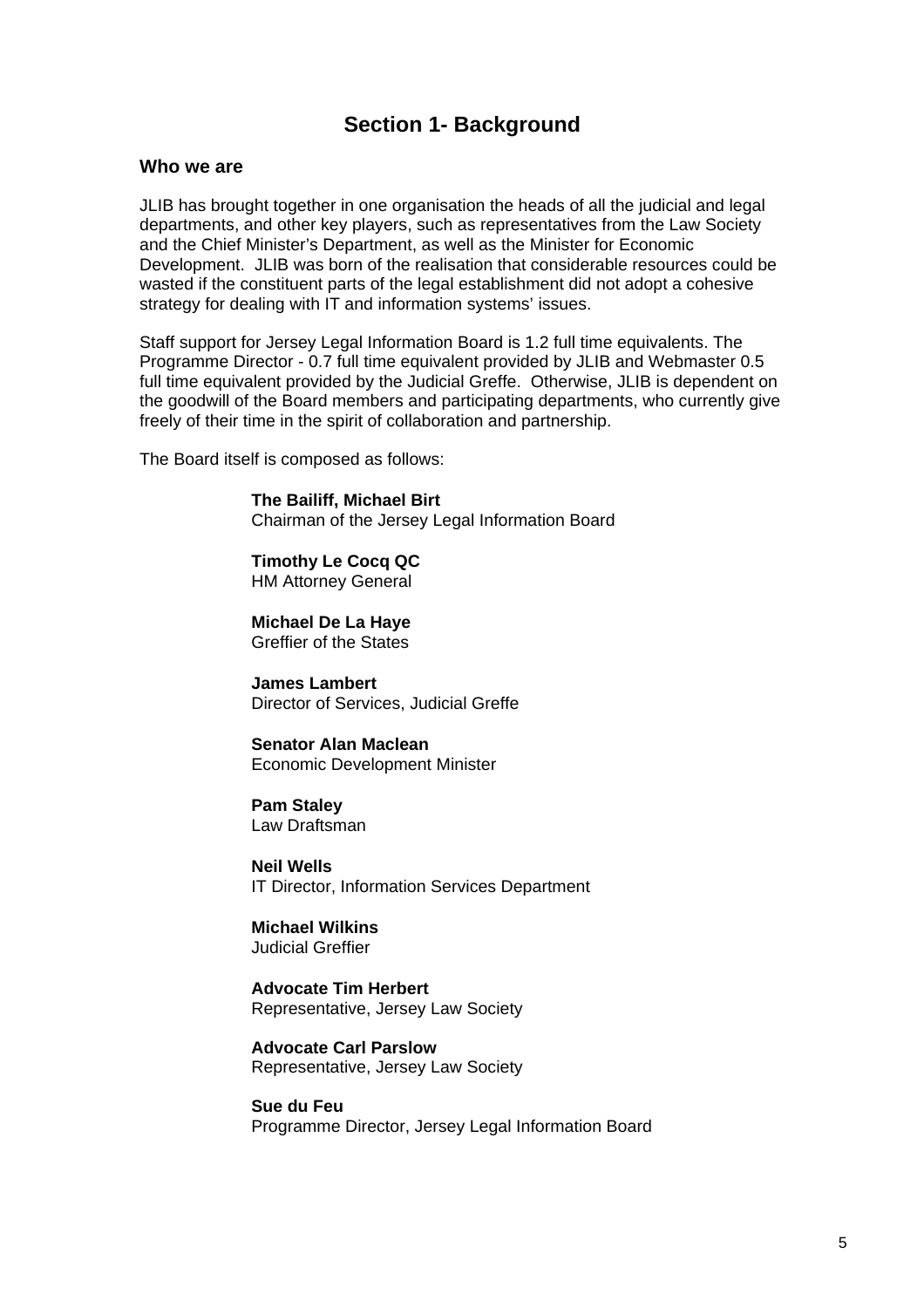#### <span id="page-5-0"></span>**Advisor to JLIB**

Professor Richard Susskind OBE is advisor to JLIB. IT advisor to the Lord Chief Justice of England, Professor Susskind has a doctorate in computers and law from Oxford University. He is also a Fellow of the Royal Society of Edinburgh and the British Computer Society, President of the Society for Computers and Law; and Visiting Professor and Chair of the Advisory Board at the Oxford Internet Institute, Oxford University. He is author of a number of books, including, "Transforming the Law, Essays on Technology, Justice and the Legal Marketplace" and "The End of Lawyers?"

#### <span id="page-5-1"></span>**Executive group**

In 2006 the Board sanctioned the setting up of the JLIB Executive Group to oversee the day to day business of JLIB. The Executive Group is composed as follows:

**Bailiff** 

Judicial Greffier

Director of Services, Judicial Greffe

Law Draftsman

Two representatives of the Law Society

JLIB Programme Director

#### <span id="page-5-2"></span>**What we do**

JLIB is an incorporated body whose vision is to see Jersey's legal system recognised as the global best for a small jurisdiction. It is, essentially, the research and development arm of the Courts. Its strategy is principally (but not exclusively) to exploit technology in order to facilitate the supply and dissemination of legal information. However, its approach remains mindful of how Jersey's legal processes have evolved empirically, in the light of the Island's unique historical, constitutional and social status.

The main stakeholders in JLIB are:

The Judiciary Departments of the Judiciary The Legal Profession The States of Jersey States Departments and connected agencies The Finance Industry The States of Jersey Police The Honorary Police and other Parochial Officers The Citizens' Advice Bureau and other voluntary organisations Members of the Public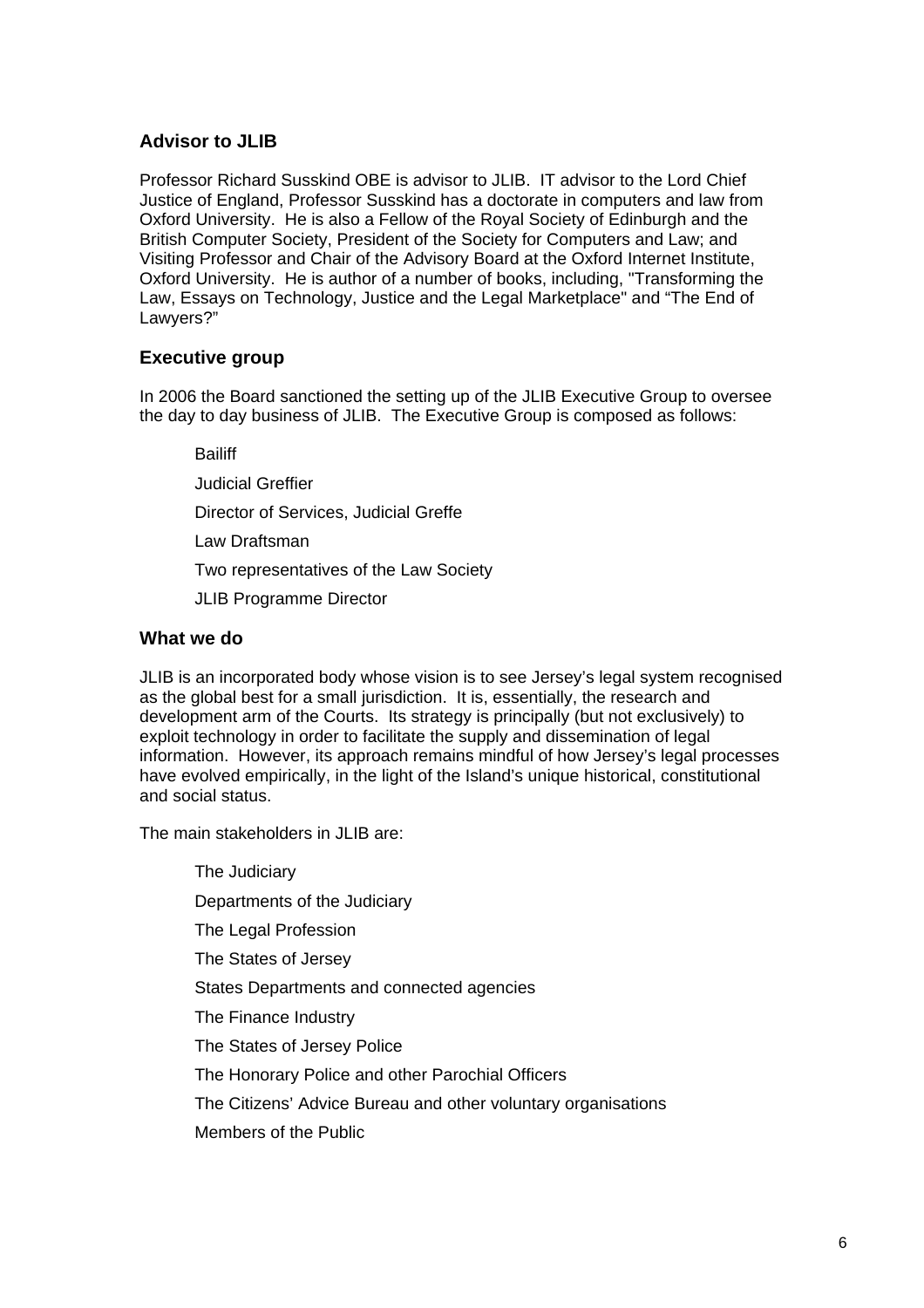#### <span id="page-6-0"></span>**Our strategic aims**

- **To make the law of Jersey and Jersey legal processes more accessible.**
- **To promote the better co-ordination of Jersey's justice system**
- To support Jersey's position as a leading business centre.

#### <span id="page-6-1"></span>**Resources for 2012 to 2014**

A comprehensive account of JLIB's financial position, as at 31 December 2011, is contained in the "Jersey Legal Information Board Annual Report and Financial Statements, 31 December 2011".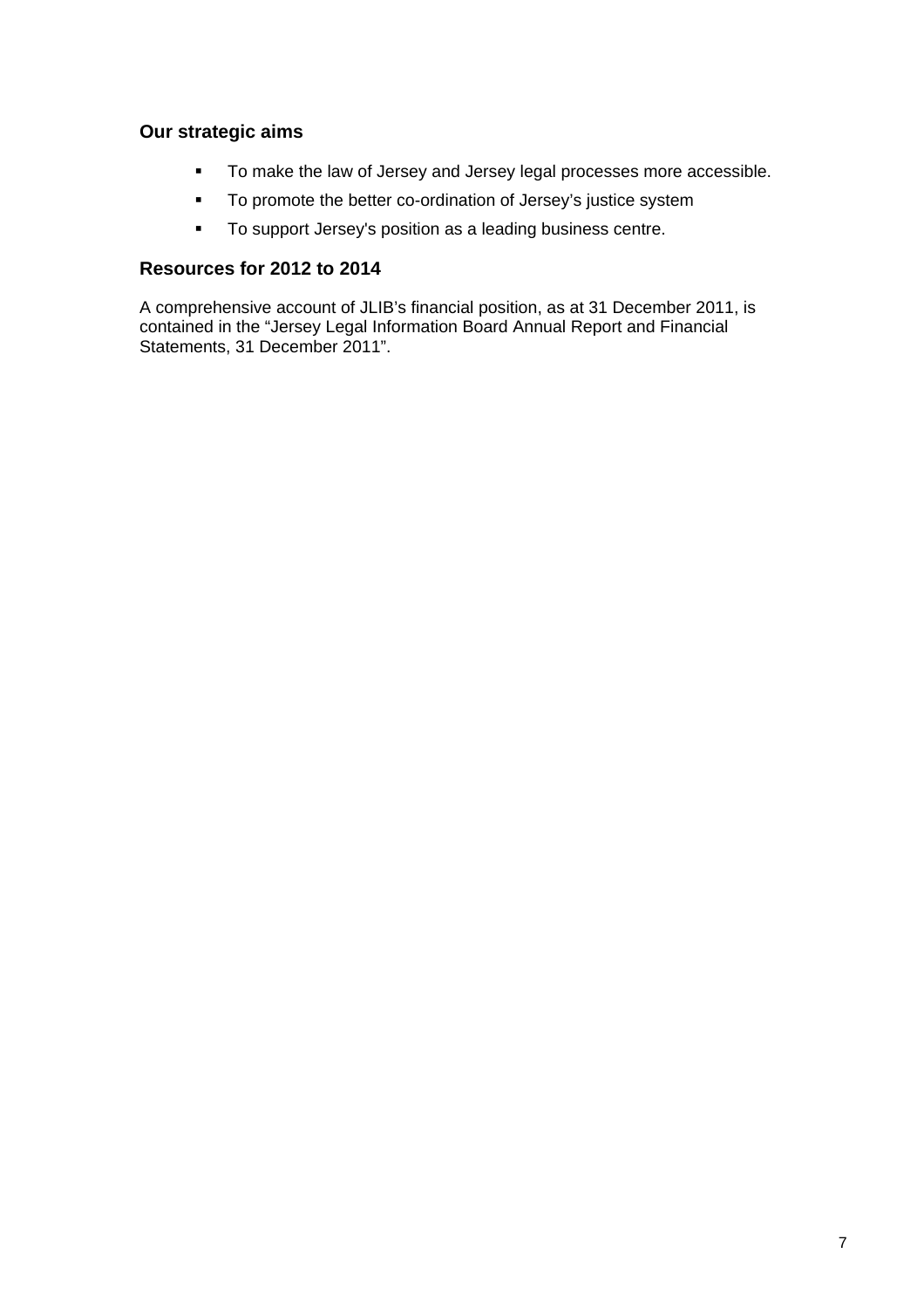## **Section 2a**

#### **A. Website**

Disseminate a comprehensive body of legal information (including laws, judgments and legal guidance) as widely as possible, utilising the Internet (see: [http://www.jerseylaw.je\)](http://www.jerseylegalinfo.je/)

<span id="page-7-1"></span><span id="page-7-0"></span>

| <b>Action Plan</b>                                                                                                                                            | <b>Completion</b> |                        |                        |                        | <b>Resources Required</b> |                        |                        | <b>Comments</b>                                                                                                                                                                                |  |
|---------------------------------------------------------------------------------------------------------------------------------------------------------------|-------------------|------------------------|------------------------|------------------------|---------------------------|------------------------|------------------------|------------------------------------------------------------------------------------------------------------------------------------------------------------------------------------------------|--|
|                                                                                                                                                               | <b>Date</b>       | 2012<br><b>Revenue</b> | 2012<br><b>Capital</b> | 2013<br><b>Revenue</b> | 2013<br><b>Capital</b>    | 2014<br><b>Revenue</b> | 2014<br><b>Capital</b> |                                                                                                                                                                                                |  |
| Continue to update and enhance<br>1)<br>search capabilities and online<br>legislation index by replacing the<br>existing search engine with<br>Microsoft FAST | June 12           |                        | £55,000                |                        | £10,000                   |                        |                        | Work to be undertaken in 2 phases -<br>Phase 1, requirements gathering and<br>implementation of new search engine;<br>Phase 2, enhanced searching facilities                                   |  |
| Maintain and update existing<br>2)<br>content. Support the Citizens<br>Advice Bureau to create a public<br>advice and guidance website                        | Ongoing           |                        | £10,000                |                        | £10,000                   |                        | £10,000                | Including a grant of £4000 PA for 2 further<br>years, Q & A section, and 'how to' video<br>clips around life events e.g. making a will<br>in cooperation with the States of Jersey<br>website. |  |
| Improve collection and<br>3)<br>presentation of usage statistics<br>(including comparisons with other<br>websites).                                           | Ongoing           |                        | £2,000                 |                        | £2,000                    |                        | £2,000                 | Includes improving the quality of<br>information from Google Analytics                                                                                                                         |  |
| Monitoring the use of customary<br>4)<br>and civil law, and Jersey law<br>texts and publications.                                                             | On-going          |                        | £5,000                 |                        | £5,000                    |                        | £5,000                 | Preservation in digital format of important<br>sources of customary law.                                                                                                                       |  |
| Website maintenance.<br>5)                                                                                                                                    | Ongoing           | £10,000                |                        | £10,000                |                           | £6,000                 |                        | TCB Consulting to maintain website<br>currently, hosted by C5 Alliance.                                                                                                                        |  |
| Review of user requirements.<br>6)                                                                                                                            | Qtr 3, 2012       |                        | £10,000                |                        |                           |                        |                        | Series of workshops/ interviews.                                                                                                                                                               |  |
| Redevelop website in Sharepoint<br>7)<br>including the Content<br>management system.                                                                          | Q3, 12/Q1, 13     |                        | £50,000                |                        | £50,000                   |                        |                        | Open tender                                                                                                                                                                                    |  |
|                                                                                                                                                               | <b>TOTAL</b>      | £10,000                | £132,000               | £10,000                | £77,000                   | £6,000                 | £17,000                |                                                                                                                                                                                                |  |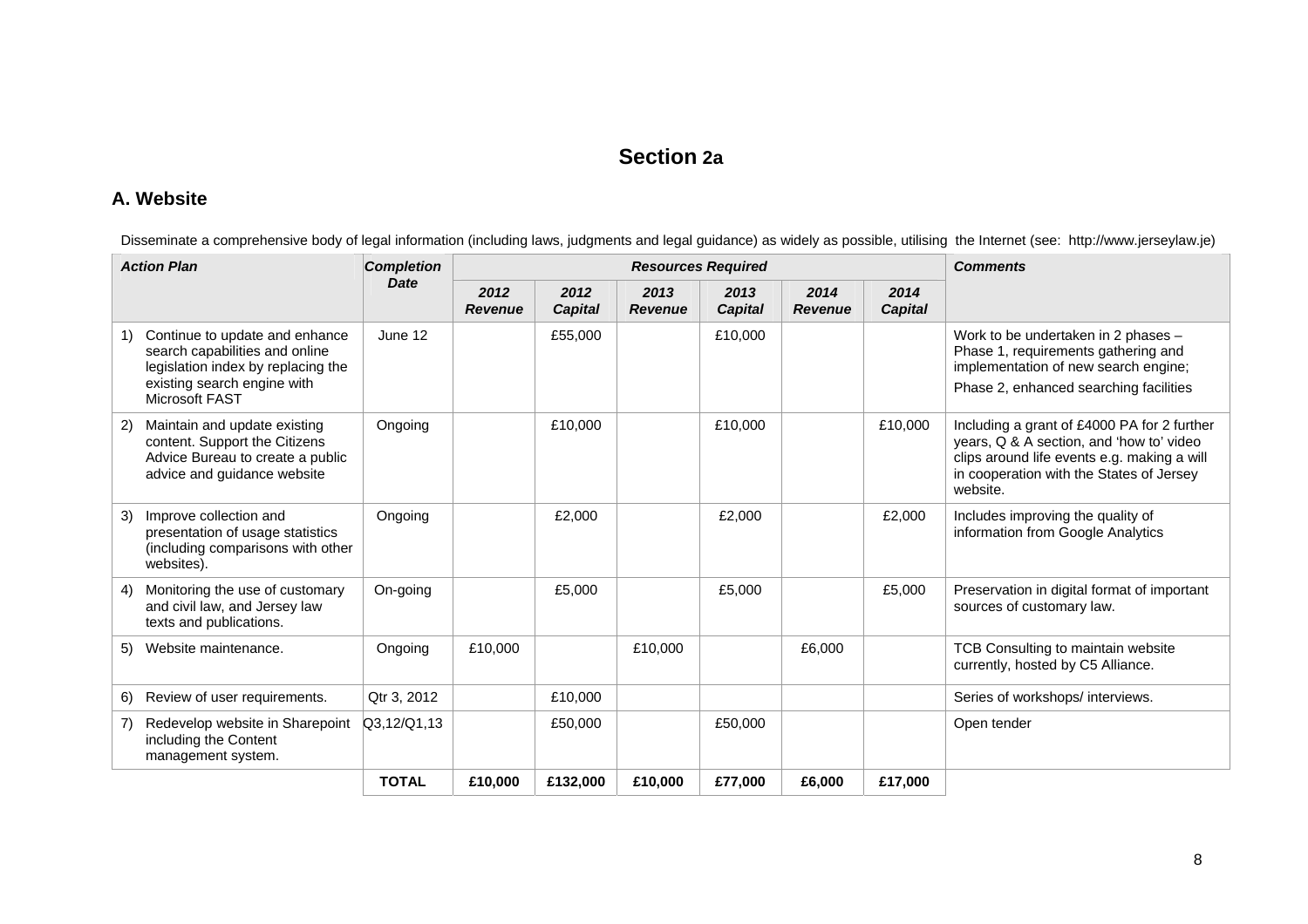### **B. Legislation**

To revise (annotate and update) the entire legislation of Jersey as determined by the Law Revision Board and publish it on the JLIB website

| <b>Action Plan</b>                                      | <b>Completion</b> |                        | <b>Resources Required</b> |                        |                        |                        |                 | <b>Comments</b>                                                             |
|---------------------------------------------------------|-------------------|------------------------|---------------------------|------------------------|------------------------|------------------------|-----------------|-----------------------------------------------------------------------------|
|                                                         | Date              | 2012<br><b>Revenue</b> | 2012<br><b>Capital</b>    | 2013<br><b>Revenue</b> | 2013<br><b>Capital</b> | 2014<br><b>Revenue</b> | 2014<br>Capital |                                                                             |
| 1) Publish revised version of<br>legislation.           | Ongoing           | £4.500                 |                           | £5.000                 |                        | £5,000                 |                 | Subsequent re-publications to occur<br>as determined by Law Revision Board. |
| Online publication of legislation as<br>(2)<br>enacted. | Ongoing           | £6,000                 |                           | £6,500                 |                        |                        |                 | Undertaken by Law Draftsman (with<br>outsourced to be phased out in 2014).  |
| Annotation of revised version of<br>3)<br>legislation.  | Annually          | £1,500                 |                           | £1.500                 |                        | £1,500                 |                 | In progress (Law Reports<br>International) maintenance only.                |
| Remaining laws for annotations<br>4)                    | 31 Dec 12         |                        | £7,000                    |                        |                        |                        |                 |                                                                             |
|                                                         | <b>TOTAL</b>      | £12.000                | £7.000                    | £13,000                |                        | £6,500                 |                 |                                                                             |

#### **C. Case Law**

Make available via the JLIB website, all Jersey case law, in order to create a comprehensive online database (including Jersey Law Reports, Jersey Judgments and Unreported Judgments)

|    | <b>Completion</b><br><b>Action Plan</b>                                    |              |                        |                        | <b>Resources Required</b> | <b>Comments</b>        |                        |                 |                                                                          |
|----|----------------------------------------------------------------------------|--------------|------------------------|------------------------|---------------------------|------------------------|------------------------|-----------------|--------------------------------------------------------------------------|
|    |                                                                            | Date         | 2012<br><b>Revenue</b> | 2012<br><b>Capital</b> | 2013<br><b>Revenue</b>    | 2013<br><b>Capital</b> | 2014<br><b>Revenue</b> | 2014<br>Capital |                                                                          |
|    | Conversion & online publication of<br>Jersey Judgments (1950-84).          | 31 Dec 14    |                        | £7,000                 |                           | £7,000                 |                        | £7.000          | In progress. Back to 1971 currently                                      |
| 2) | Publication of scanned back issues<br>of Unreported Judgments (pre 97).    | 31 Dec 12    |                        |                        |                           |                        |                        |                 | Requires in-house technical work to<br>publish. Back to 1995 currently   |
| 3) | Maintain online publication of<br>forward issues of Jersey Law<br>Reports. | Ongoing      | £4,000                 |                        | £4,000                    |                        | £4.000                 |                 | Costs payable for publication<br>contemporaneous with paper<br>versions. |
|    |                                                                            | <b>TOTAL</b> | £4,000                 | £7.000                 | £4.000                    | £7.000                 | £4.000                 | £7.000          |                                                                          |

#### <span id="page-8-2"></span><span id="page-8-1"></span><span id="page-8-0"></span>**D. Civil and Criminal Justice**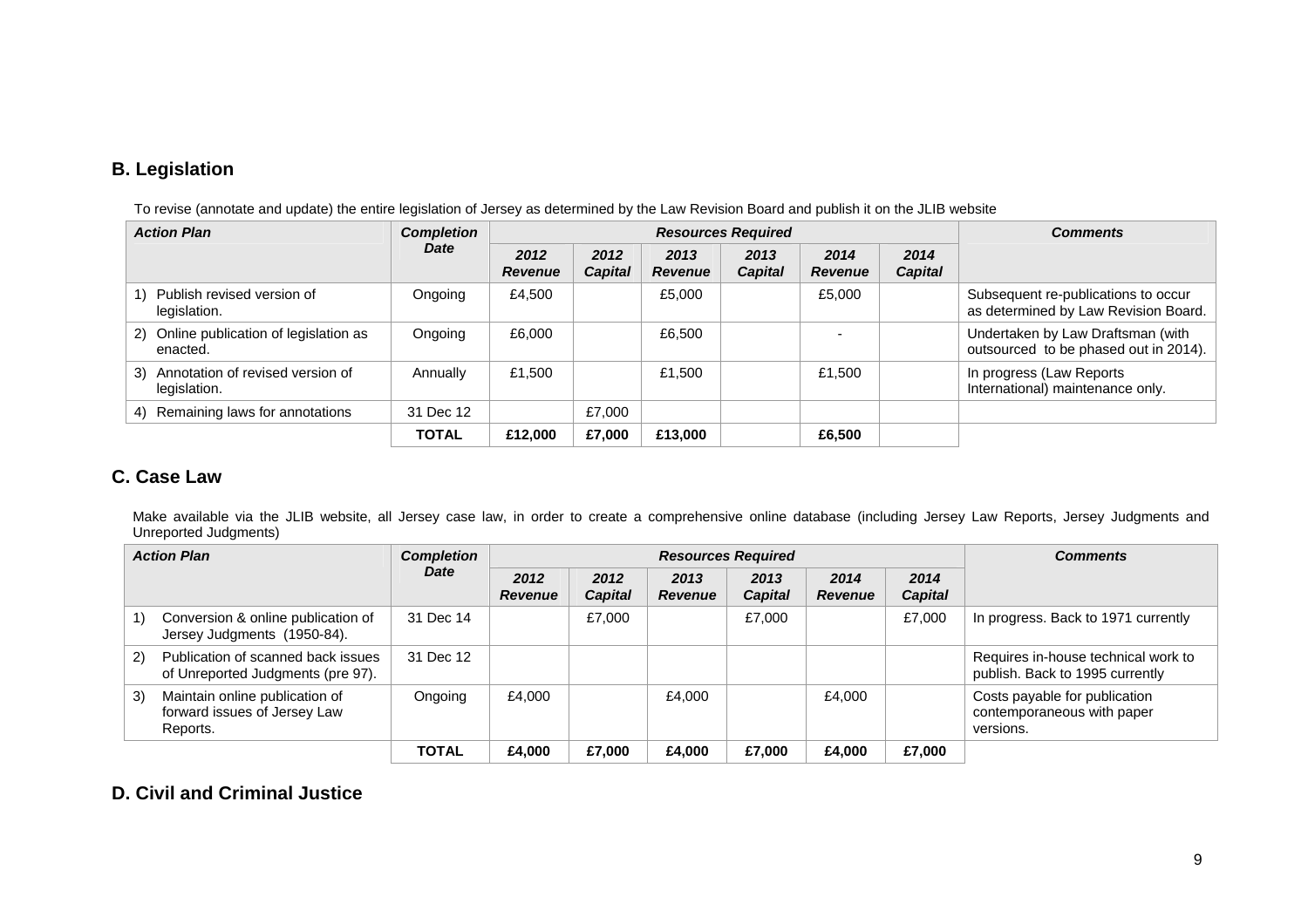To support the development of systems for improving the efficiency and integration of systems for civil and criminal justice by using common interfaces for data exchange, improved management information, workflow and case management tools

| <b>Action Plan</b>                                                                                          | <b>Completion</b> |                        |                        | <b>Resources Required</b> | Comments               |                        |                        |                                                                                                                                  |
|-------------------------------------------------------------------------------------------------------------|-------------------|------------------------|------------------------|---------------------------|------------------------|------------------------|------------------------|----------------------------------------------------------------------------------------------------------------------------------|
|                                                                                                             | <b>Date</b>       | 2012<br><b>Revenue</b> | 2012<br><b>Capital</b> | 2013<br><b>Revenue</b>    | 2013<br><b>Capital</b> | 2014<br><b>Revenue</b> | 2014<br><b>Capital</b> |                                                                                                                                  |
| 1) Continue to promote use of electronic<br>case file management, including<br>efiling.                     | Ongoing           |                        | £10,000                |                           | £10,000                |                        | £10,000                | Assess Court of Appeal (COA) and<br>support other initiatives.                                                                   |
| 2) Develop and improve data flows<br>across all criminal and civil justice<br>agencies by electronic means. | Ongoing           |                        | £25,000                |                           | £25,000                |                        | £25,000                | In association with Home Affairs and<br>Judicial Greffe as part of support to<br>Justice System Board (JSB) work.                |
| 3) Implement electronic transmission of<br>case documentation across agencies.                              | <b>Jan 12</b>     |                        | £20,000                |                           | £10,000                |                        |                        | Secure e-mail system successful in<br>COA. Support JSB initiatives by<br>researching expansion.                                  |
| 4) Implement unique case referencing<br>system (beginning to end).                                          | Ongoing           |                        | £10,000                |                           | £10,000                |                        | £10,000                | As initially proposed by Cap Gemini.<br>Provide support for the redevelopment<br>of DAISy                                        |
| 5) Investigate establishment of document<br>repository of Jersey legal authorities.                         | Ongoing           |                        | £10,000                |                           | £10,000                |                        | £10,000                | Grouped around "court events" (eg<br>drug offences, striking out).                                                               |
| 6) Encourage use of mediation (private<br>sector and Courts).                                               | Ongoing           |                        |                        |                           |                        |                        |                        | Encourage further development of<br>mediation culture.                                                                           |
| 7) Consider feasibility of a mediation<br>centre.                                                           | Dec 12            |                        |                        |                           |                        |                        |                        | Resource issues to be defined in<br>association with Chief Ministers.                                                            |
| 8) Implement facilities for video-<br>conferencing of bail applications.                                    | Dec 12            |                        |                        |                           | £30,000                |                        |                        | HM Prison would like to pursue this<br>next year as there are other priorities<br>and staffing implications to resolve<br>first. |
| 9) Publish Practice Direction Court<br>circulars and others as required                                     | To be<br>approved | £3,000                 |                        | £3,000                    |                        | £3,000                 |                        | To fulfil requests by Lawyers and User<br>Group                                                                                  |
|                                                                                                             | <b>TOTAL</b>      | £3,000                 | £75,000                | £3,000                    | £95,000                | £3,000                 | £55,000                |                                                                                                                                  |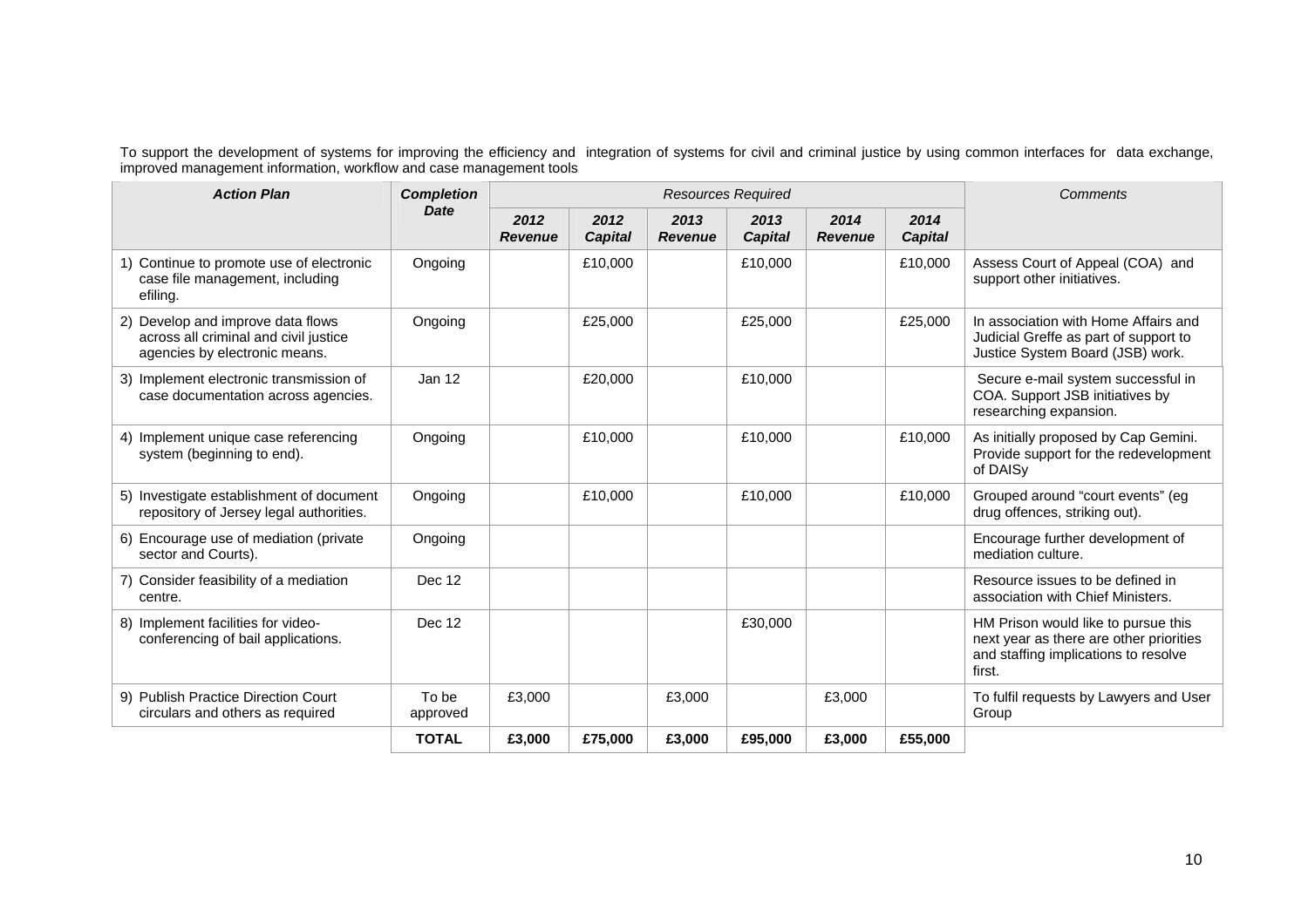#### **E. Support programme**

Provide a proving ground for new technologies and initiatives in the legal sector, by undertaking pilot trials of selected technologies and by benchmarking against other jurisdictions. Facilitate consultation with JLIB's stakeholders and receive feedback on programmes and projects, in order to establish areas most in need of investigation by JLIB for possible enhancements or process redesign

<span id="page-10-0"></span>

|    | <b>Action Plan</b>                                                                                          | <b>Completion</b> |                        |                        |                        | <b>Resources Required</b> |                        |                        | <b>Comments</b>                                                                                            |
|----|-------------------------------------------------------------------------------------------------------------|-------------------|------------------------|------------------------|------------------------|---------------------------|------------------------|------------------------|------------------------------------------------------------------------------------------------------------|
|    |                                                                                                             | <b>Date</b>       | 2012<br><b>Revenue</b> | 2012<br><b>Capital</b> | 2013<br><b>Revenue</b> | 2013<br><b>Capital</b>    | 2014<br><b>Revenue</b> | 2014<br><b>Capital</b> |                                                                                                            |
| 1) | Implement research and<br>development projects when new<br>technologies become available.                   | Ongoing           | £20,000                |                        | £20,000                |                           | £20,000                |                        | Contingency sum for maintaining<br>awareness of, and parity with, best<br>practice in other jurisdictions. |
| 2) | Maintain programme of contacts with<br>comparable leading jurisdictions.                                    | Ongoing           | £5,000                 |                        | £5,000                 |                           | £5,000                 |                        | Including presentation of a paper to the<br>Law via the Internet conference 2011,<br>Hong Kong.            |
| 3) | Continue to consult with stakeholder<br>and user groups.                                                    | Ongoing           | £5,000                 |                        | £5,000                 |                           | £5,000                 |                        | Develop and deliver presentation to<br>stakeholders.                                                       |
| 4) | Explore possible business<br>partnerships with stakeholders.                                                | Ongoing           |                        | £3,000                 |                        | £3,000                    |                        | £3,000                 |                                                                                                            |
| 5) | Assist further use of portable<br>computer equipment and extend the<br>use of video conferencing facilities |                   |                        |                        |                        |                           |                        |                        | Within the court service                                                                                   |
| 6) | Liaison with, and support for the<br>Institute of Law                                                       |                   |                        |                        |                        |                           |                        |                        |                                                                                                            |
|    |                                                                                                             | <b>TOTAL</b>      | £30,000                | £3,000                 | £30,000                | £3,000                    | £30,000                | £3,000                 |                                                                                                            |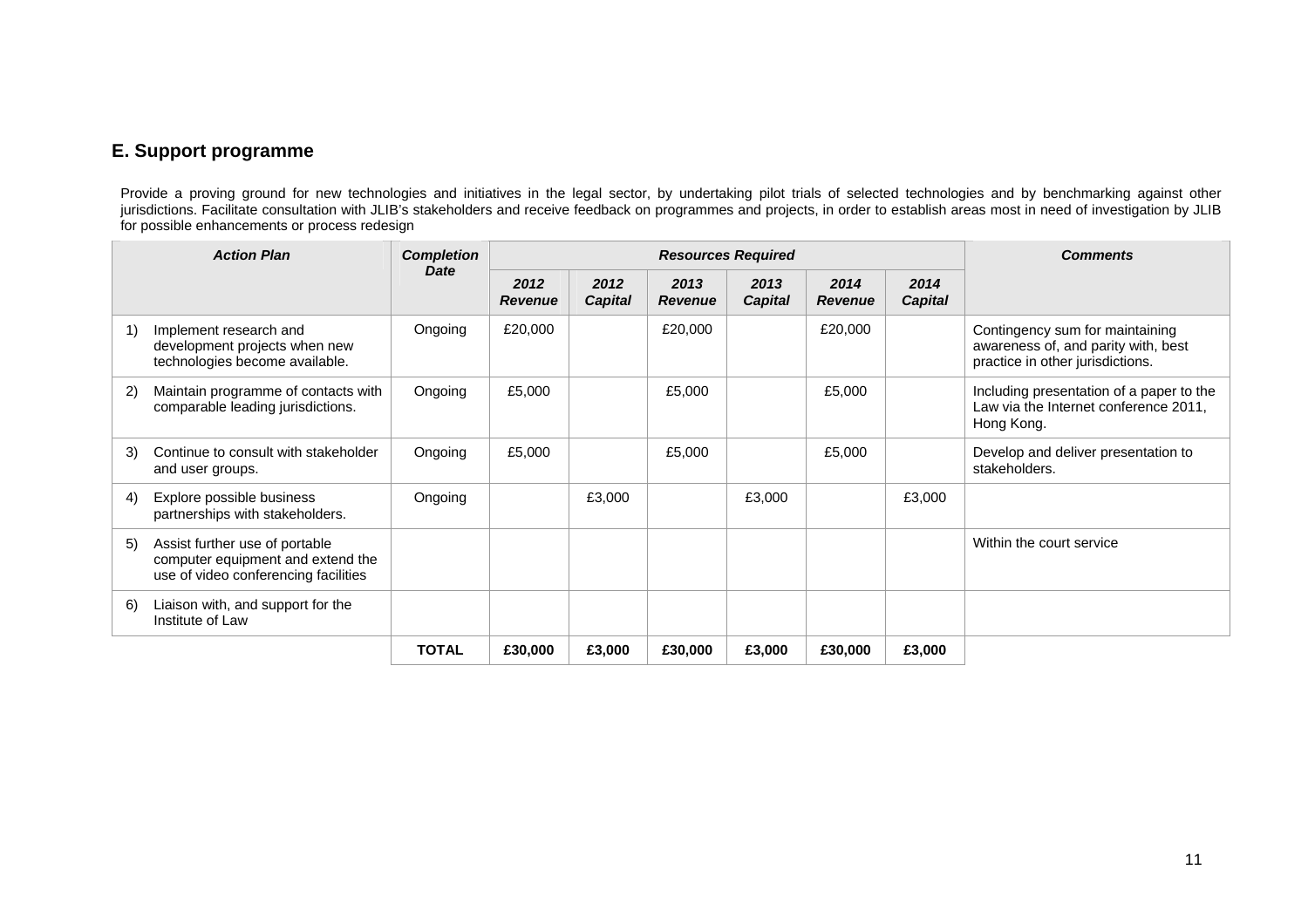#### F. Programme management/ administration Provide a comprehensive service for the overall direction and administration of JLIB's programmes and projects

|    | <b>Action Plan</b>                                                                                                                     | <b>Completion</b><br><b>Resources Required</b> |                        |                        |                 |                        |                        | <b>Comments</b>        |                                                                                                                      |
|----|----------------------------------------------------------------------------------------------------------------------------------------|------------------------------------------------|------------------------|------------------------|-----------------|------------------------|------------------------|------------------------|----------------------------------------------------------------------------------------------------------------------|
|    |                                                                                                                                        | Date                                           | 2012<br><b>Revenue</b> | 2012<br><b>Capital</b> | 2013<br>Revenue | 2013<br><b>Capital</b> | 2014<br><b>Revenue</b> | 2014<br><b>Capital</b> |                                                                                                                      |
|    | Continue to provide overall<br>programme management and<br>support.                                                                    | Ongoing                                        | 78,000                 |                        | £78,000         |                        | £78,000                |                        | Cost for Programme Director salary,<br>travel, consultants' fees, PR etc.                                            |
| 2) | Maintain fully compliant accounting<br>procedures, including annual audit of<br>accounts and compliance with code<br>of best practice. | Ongoing                                        | £5,000                 |                        | £5,000          |                        | £5,000                 |                        | In accordance with GAAP, audit<br>recommendations, and (where<br>appropriate), Public Finances (Jersey)<br>Law 2005. |
| 3) | Develop framework for future<br>funding.                                                                                               | Ongoing                                        |                        |                        |                 |                        |                        |                        | Taking account of incorporated status.                                                                               |
|    |                                                                                                                                        | <b>TOTAL</b>                                   | £83,000                |                        | £83,000         |                        | £83,000                |                        |                                                                                                                      |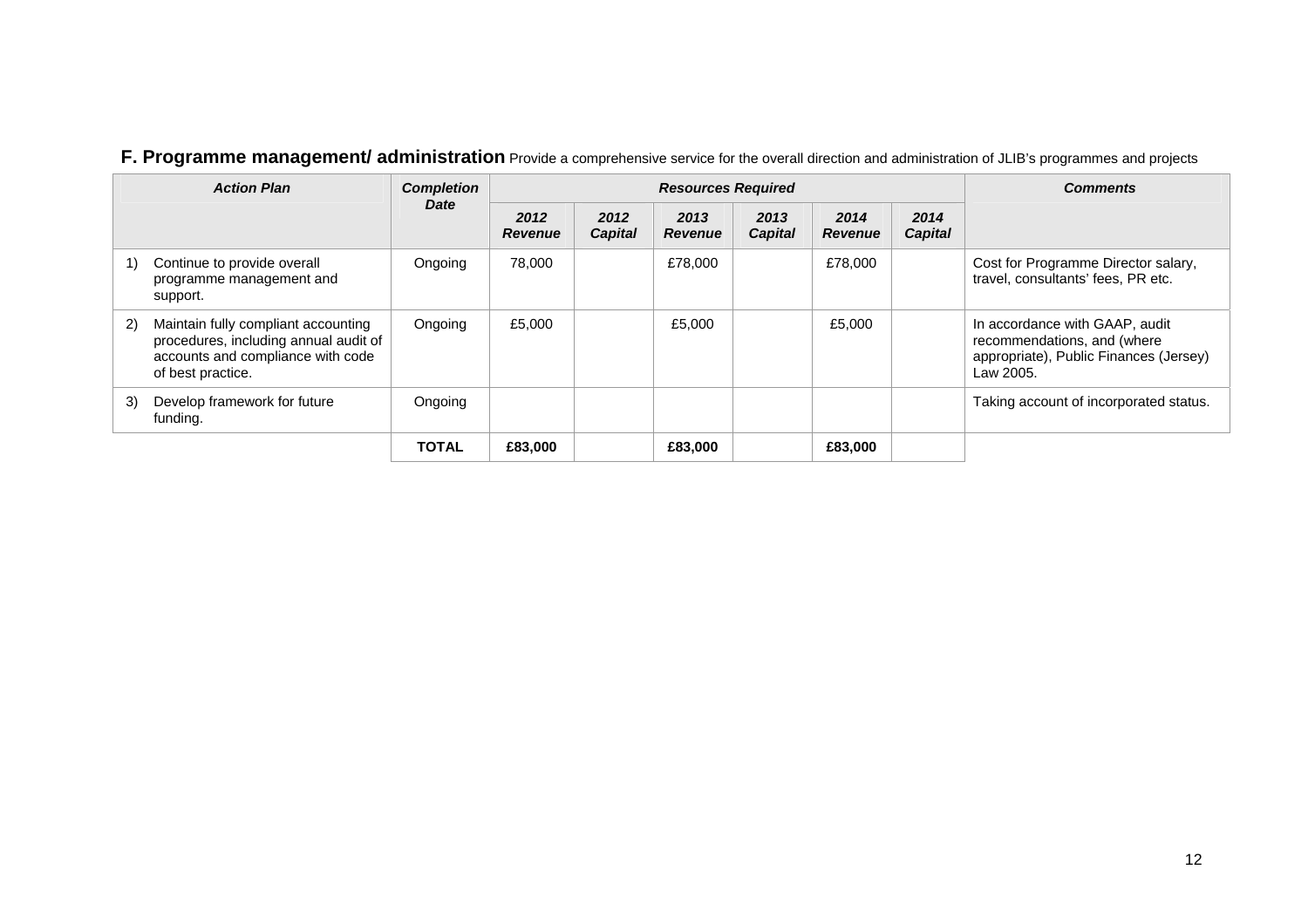# **Section 2b: Expenditure Analysis by Project**

<span id="page-12-0"></span>The following table analyses revenue and capital resource requirements for 2012, 13 and 14, and lists the projects according to whether they are:

**E:** Essential routine tasks – must be done by JLIB.

**I:** Important projects that can only be undertaken by JLIB

**C:** Collaborative projects to be implemented and/or funded in association with other agencies

| Categ | <b>Project</b>                                         | 2012<br><b>Revenue</b> | 2012<br><b>Capital</b> | 2013<br><b>Revenue</b> | 2013<br><b>Capital</b> | 2014<br><b>Revenue</b> | 2014<br><b>Capital</b> |
|-------|--------------------------------------------------------|------------------------|------------------------|------------------------|------------------------|------------------------|------------------------|
| Е     | A (1 to 7) Website                                     | £10,000                | £132,000               | £10,000                | £77,000                | £6,000                 | £17,000                |
| E     | B (1 to 3) Web Publication<br>of Legislation Revisions | £12,000                |                        | £13,000                |                        | £6,500                 |                        |
| E     | $F(1 to 3)$ Programme<br>Management and admin          | £83,000                |                        | £83,000                |                        | £83,000                |                        |
|       | <b>TOTAL</b>                                           | £105,000               | £132,000               | £106,500               | £77,000                | £95,500                | £17,000                |
|       | <b>TOTAL PER ANNUM</b>                                 | £237,000               |                        | £183,500               |                        | £102,500               |                        |

| Categ | <b>Project</b>                      | 2012<br><b>Revenue</b> | 2012<br><b>Capital</b> | 2013<br><b>Revenue</b> | 2013<br><b>Capital</b> | 2014<br><b>Revenue</b> | 2014<br><b>Capital</b> |
|-------|-------------------------------------|------------------------|------------------------|------------------------|------------------------|------------------------|------------------------|
|       | B (4) Legislation                   |                        | 7,000                  |                        |                        |                        |                        |
|       | C (1 to 3) Case Law                 | 4,000                  | 27,000                 | 4,000                  | £7,000                 | 4.000                  | £7,000                 |
|       | $E(1, 2 \& 5)$ Support<br>Programme | 25,000                 |                        | 25,000                 |                        | 25,000                 |                        |
|       | <b>TOTAL</b>                        | £32,000                | £34,000                | £32,000                | £7,000                 | £32,000                | £7,000                 |
|       | <b>TOTAL PER ANNUM</b>              | £63,000                |                        |                        | £36,000                |                        | £36,000                |

| Categ | <b>Project</b>                           | 2012<br><b>Revenue</b> | 2012<br><b>Capital</b> | 2013<br><b>Revenue</b> | 2013<br><b>Capital</b> | 2014<br><b>Revenue</b> | 2014<br><b>Capital</b> |
|-------|------------------------------------------|------------------------|------------------------|------------------------|------------------------|------------------------|------------------------|
| C     | D (1 to 9) Civil and<br>Criminal Justice | £3,000                 | £75,000                | £3,000                 | £95,000                | £3,000                 | £55,000                |
| C     | $E$ (3 to 4) Support<br>programme        | £5,000                 | £3,000                 | £5,000                 | £3,000                 | £5,000                 | £3,000                 |
|       | <b>TOTAL</b>                             | £5,000                 | £78,000                | £5,000                 | £98,000                | £5,000                 | £58,000                |
|       | <b>TOTAL PER ANNUM</b>                   | £86,000                |                        | £106,000               |                        | £66,000                |                        |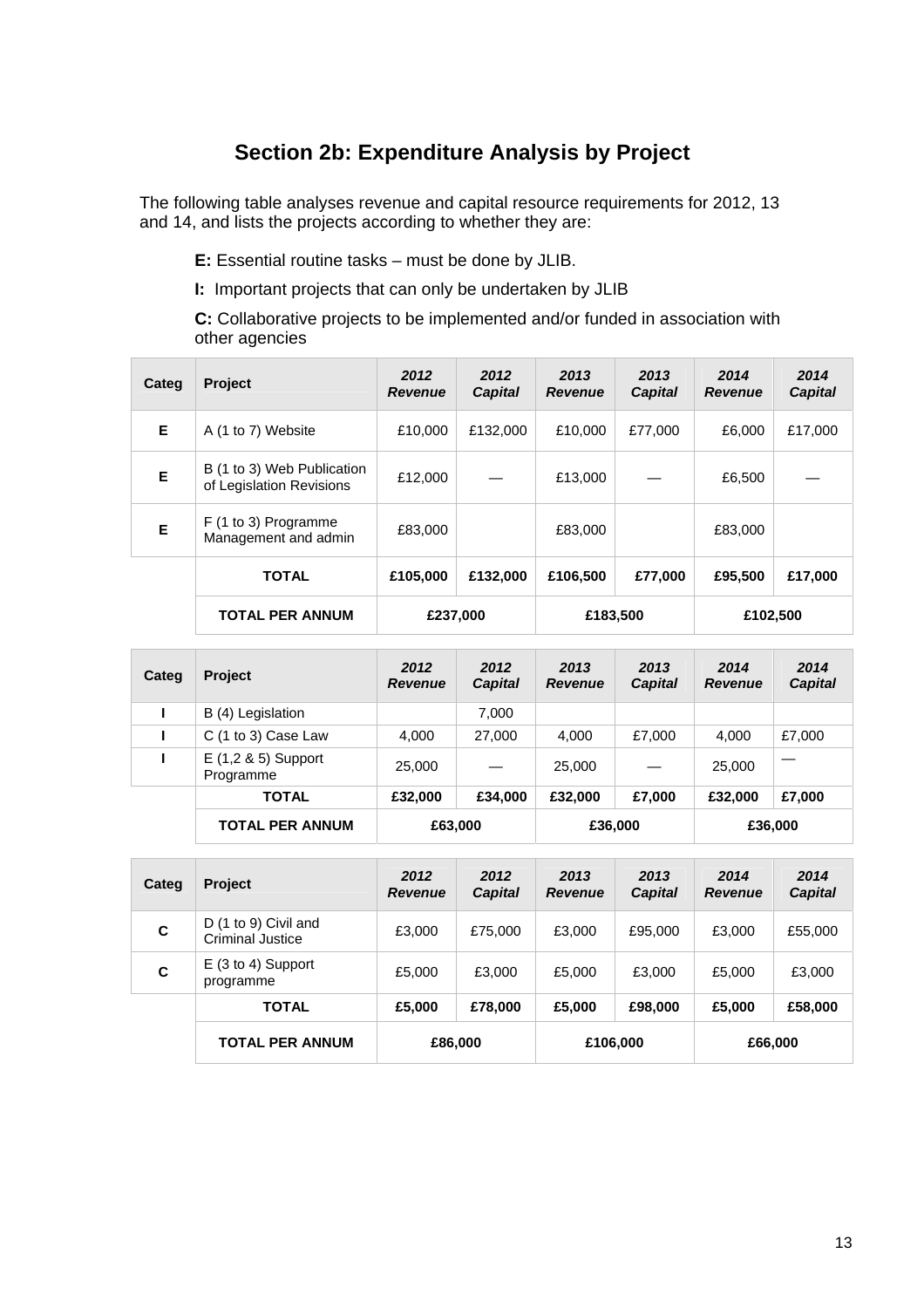## **Section 2c: Project Priorities**

<span id="page-13-0"></span>Having regard to 2b which breaks the projects down into Essential, Important and Collaborative, this further section prioritises the breakdown and summarises the costs. There is a correlation in that all Essential items are priority 1, but Important and Collaborative are spread over priorities 2 and 3.

Priority 1 - Essential work; priority 2 – should be done to ensure budgetary/efficiency savings and website currency; priority 3 – could live without it if necessary but the website will not progress and fewer efficiency gains can be made.

| <b>Priority</b> | <b>Project</b>                                         | 2012<br><b>Revenue</b> | 2012<br><b>Capital</b> | 2013<br><b>Revenue</b> | 2013<br><b>Capital</b> | 2014<br><b>Revenue</b> | 2043<br><b>Capital</b> |
|-----------------|--------------------------------------------------------|------------------------|------------------------|------------------------|------------------------|------------------------|------------------------|
| E <sub>1</sub>  | A (1 to 7) Website                                     | 10,000                 | 92,000                 | 10,000                 | 122,000                | 6,000                  | 12,000                 |
| E <sub>1</sub>  | B (1 to 3) Web Publication<br>of Legislation Revisions | 10,500                 |                        | 11,000                 |                        | 4,500                  |                        |
| $\mathbf{I}$    | C (2 to 3) Jersey Law<br>Reports and UJs               | 1,000                  | 20,000                 | 1,000                  |                        | 1,000                  |                        |
| E <sub>1</sub>  | E (3 to 4) Support<br>programme                        | 5,000                  | 3,000                  | 5,000                  | 3,000                  | 5,000                  | 3,000                  |
| E1              | F (1 to 3) Programme<br>Management/<br>Administration  | 80,000                 |                        | 80,000                 |                        | 80,000                 |                        |
|                 | <b>TOTAL</b>                                           | £106,500               | £115,000               | £107,000               | £125,000               | £96,500                | £15,000                |
|                 | <b>TOTAL PER ANNUM</b>                                 | £221,500               |                        | £232,000               |                        | £111,500               |                        |

| <b>Priority</b> | <b>Project</b>                                            | 2012<br><b>Revenue</b> | 2012<br><b>Capital</b> | 2013<br><b>Revenue</b> | 2013<br><b>Capital</b> | 2014<br><b>Revenue</b> | 2014<br><b>Capital</b> |
|-----------------|-----------------------------------------------------------|------------------------|------------------------|------------------------|------------------------|------------------------|------------------------|
| 12              | B (4) Annotated Legislation<br>and other publishing       |                        | 7,000                  |                        |                        |                        |                        |
| C <sub>2</sub>  | D $(1 to 4, 8 to 9)$ Civil and<br><b>Criminal Justice</b> | 3,000                  | 90,000                 | 3,000                  | 110.000                | 3,000                  | 70,000                 |
| 12              | $E(2, 5, 86)$ Support<br>Programme                        | 5,000                  |                        | 5,000                  |                        | 5,000                  |                        |
|                 | <b>TOTAL</b>                                              | £8,000                 | £97,000                | £8,000                 | £110,000               | £8,000                 | £70,000                |
|                 | <b>TOTAL PER ANNUM</b>                                    | £105,000               |                        | £118,000               |                        | £78,000                |                        |

| <b>Priority</b> | Project                                               | 2012<br><b>Revenue</b> | 2012<br><b>Capital</b> | 2013<br><b>Revenue</b> | 2013<br><b>Capital</b> | 2014<br><b>Revenue</b> | 2014<br><b>Capital</b> |
|-----------------|-------------------------------------------------------|------------------------|------------------------|------------------------|------------------------|------------------------|------------------------|
| 13              | C (1) Jersey Judgments                                |                        | 7,000                  |                        | 7,000                  |                        | £7,000                 |
| C <sub>3</sub>  | D (5 to 7) Repository for<br>Jersey Legal Authorities | 10,000                 |                        | 10,000                 |                        | 10.000                 |                        |
| 13              | E (1) Research and Dev                                | 20,000                 |                        | 20,000                 |                        | 20,000                 |                        |
|                 | <b>TOTAL</b>                                          | £30,000                | £7,000                 | £30,000                | £7,000                 | £30,000                | £7,000                 |
|                 | <b>TOTAL PER ANNUM</b>                                | £37,000                |                        | £37,000                |                        | £37,000                |                        |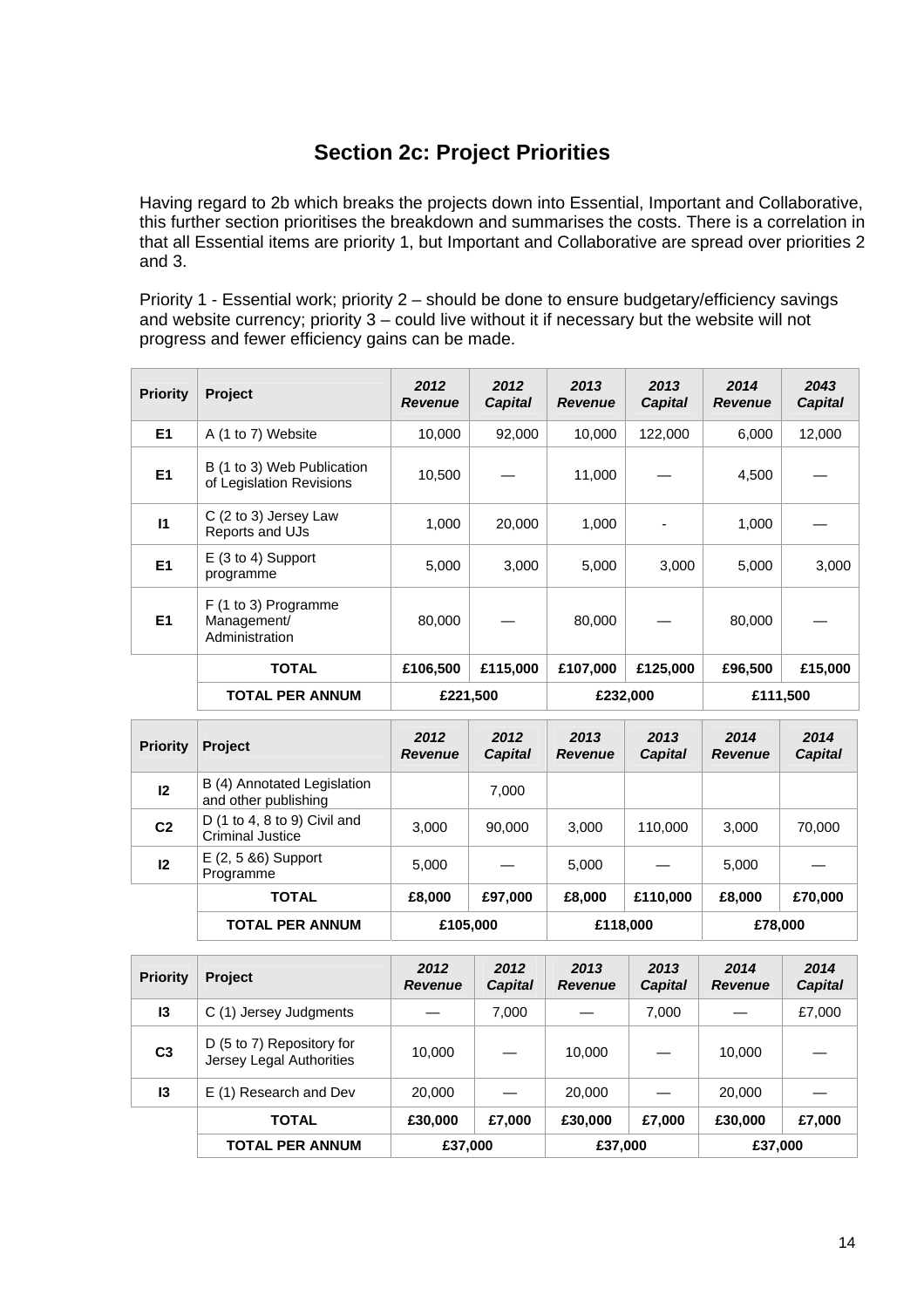## **Appendix 1**

#### <span id="page-14-1"></span><span id="page-14-0"></span>**Summary of Objectives and Key Performance Indicators (KPI)**

This section identifies the key objectives of Jersey Legal Information Board together with its key performance indicators. These objectives will be achieved through detailed action plans, which have been developed in consultation with stakeholders and are shown in Appendix 2.

#### **Objective 1:** An efficient and effective service for the provision of legal information online.

|                                                                                                                                        | <b>KPI</b>                                                                                                                |
|----------------------------------------------------------------------------------------------------------------------------------------|---------------------------------------------------------------------------------------------------------------------------|
| Publication of all back issues of Unreported Judgments,<br>Jersey Judgments, Jersey Law Reports and Jersey and<br>Guernsey Law Review. | Within one week of receipt of either the<br>hard copy or an electronic file.                                              |
| Publication of all forward issues of Jersey Law Reports in a                                                                           | Within one week of receipt of the hard                                                                                    |
| timely manner                                                                                                                          | copy or electronic file.                                                                                                  |
| Publication of all primary and subordinate legislation, as an<br>annual revision as determined by the Law Revision Board               | Revision publication on date Law<br><b>Revision Board determines</b><br>(Normally1 <sup>st</sup> April) for annual update |
| Publication of unreported judgements and primary and                                                                                   | Ensure website has 99% uptime during                                                                                      |
| subordinate law on an ad hoc basis by Law officers and                                                                                 | working hours. Faults to be escalated                                                                                     |
| transcribers                                                                                                                           | through the helpdesk                                                                                                      |
| Publication of other legal materials to create an on-line library                                                                      | Review new publications for inclusion                                                                                     |
| (customary and civil law, and Jersey law texts).                                                                                       | and monitor use of current library                                                                                        |

**Objective 2:** Support the move towards an efficient, effective, integrated and streamlined Civil & Criminal Justice system.

| Continue to develop use of electronic case file management       | To encourage collaborative working,<br>less duplication of effort |  |  |
|------------------------------------------------------------------|-------------------------------------------------------------------|--|--|
| Implement unique case referencing system (beginning to           | Gain collaboration of all agencies using                          |  |  |
| end)                                                             | DAISy as a first step                                             |  |  |
| Implement electronic transmission of case documentation          | Increased security, faster time for                               |  |  |
| across all agencies                                              | circulation and less errors                                       |  |  |
| Develop and improve data flows across all criminal and civil     | Increase efficiency, reduce time of                               |  |  |
| justice agencies by electronic means                             | process, reduce errors                                            |  |  |
| Investigate establishment of document repository of Jersey       | Reduced size and faster production of                             |  |  |
| legal authorities                                                | bundles                                                           |  |  |
| Encourage use of mediation (private sector and Courts)           | Increased uptake of mediation                                     |  |  |
| Consider feasibility of a mediation centre                       | Report produced in association with<br>Chief Ministers dept.      |  |  |
| Implement facilities for video-conferencing of bail applications | Reduction in costs and staff time                                 |  |  |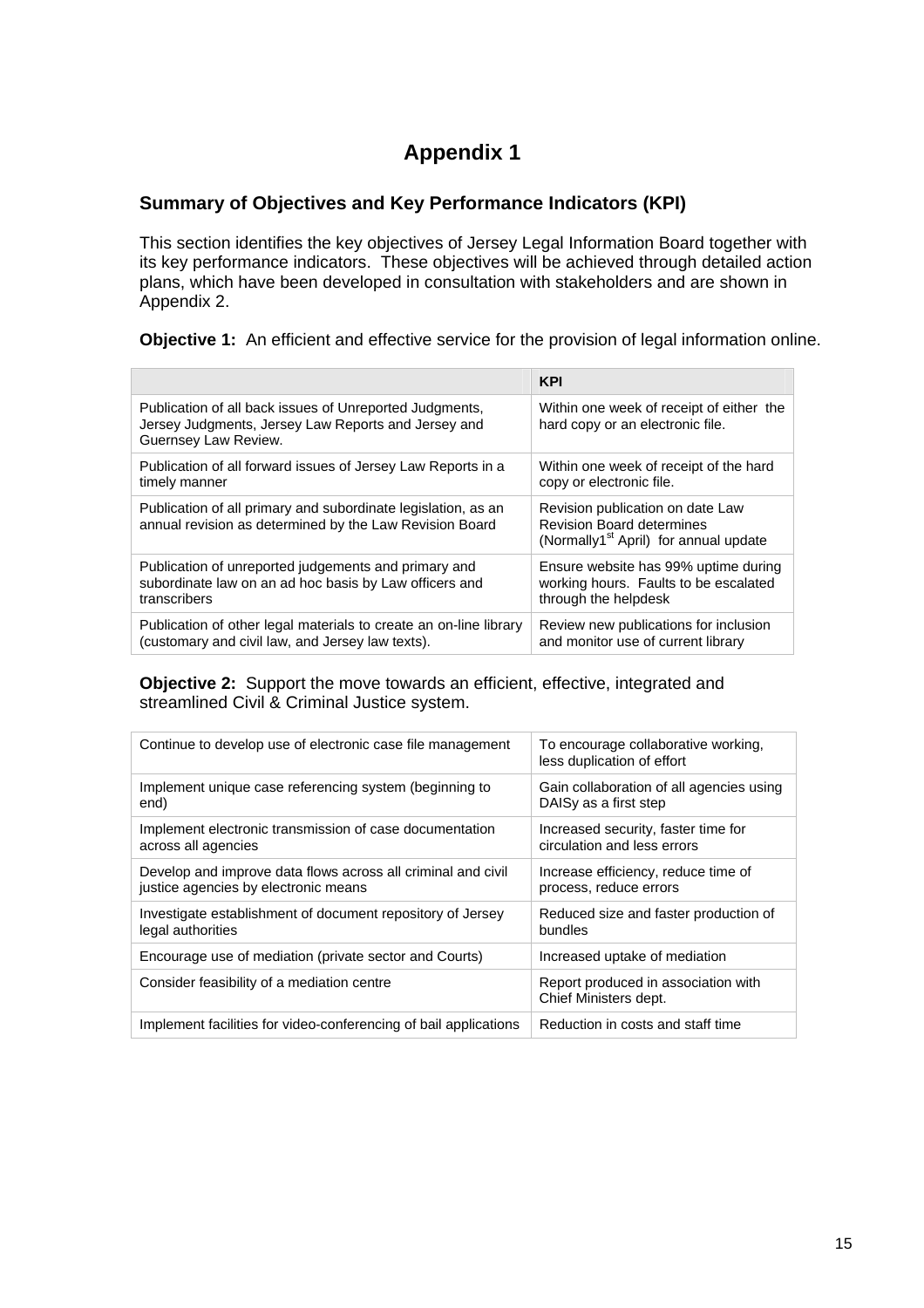# **Appendix 2 to JLIB 2012 to 2014 Business Plan**

## <span id="page-15-0"></span>**Résumé of JLIB Projects**

The following table summarises the objectives of the projects which JLIB needs to undertake in support of its Aims and Vision.

| Project                                    | <b>Objectives</b>                                                                                                                                                                                                                                                             |  |  |  |  |
|--------------------------------------------|-------------------------------------------------------------------------------------------------------------------------------------------------------------------------------------------------------------------------------------------------------------------------------|--|--|--|--|
| Website                                    | To disseminate a comprehensive body of legal information (including laws,<br>judgments and legal guidance) as widely as possible, utilising the Internet (see:<br>http://www.jerseylaw.je).                                                                                   |  |  |  |  |
|                                            | To support the development of online guides (using, for example, video web casts)<br>for the public based around life events, such as making a will or buying a house.                                                                                                        |  |  |  |  |
|                                            | To improve the service to citizens by supporting the CAB.                                                                                                                                                                                                                     |  |  |  |  |
|                                            | To redevelop the website exploiting new technology and standards using<br>investments made by the SOJ.                                                                                                                                                                        |  |  |  |  |
| Legislation<br>Revision                    | To publish (annotate and update) on the JLIB website the Revised edition and Laws<br>as Enacted of Jersey as determined by the Law Revision Board.                                                                                                                            |  |  |  |  |
| Case Law                                   | To make available via the JLIB website, all Jersey case law, in order to create a<br>comprehensive online database (including Jersey Law Reports, Jersey Judgments<br>and Unreported Judgments). To streamline the subscription facilities by use of a pay<br>online facility |  |  |  |  |
| Civil and<br>Criminal<br>Justice           | To support the development of systems for improving the efficiency and integration<br>of systems for civil and criminal justice by using common interfaces for data<br>exchange, improved management information, workflow and case management<br>tools.                      |  |  |  |  |
|                                            | To evaluate the feasibility of establishing a mediation centre.                                                                                                                                                                                                               |  |  |  |  |
| Research and<br>Development                | To provide a proving ground for new technologies and initiatives in the legal sector,<br>by undertaking pilot trials of selected technologies and by benchmarking against<br>other jurisdictions.                                                                             |  |  |  |  |
| Consultation                               | To facilitate consultation with JLIB's stakeholders and receive feedback on<br>programmes and projects, in order to establish areas most in need of investigation<br>by JLIB for possible enhancements or process redesign.                                                   |  |  |  |  |
| Programme<br>Management/<br>Administration | To provide a comprehensive service for the overall direction and administration of<br>JLIB's programmes and projects, such that it achieves its vision in conformance with<br>the highest standards of financial and corporate governance.                                    |  |  |  |  |